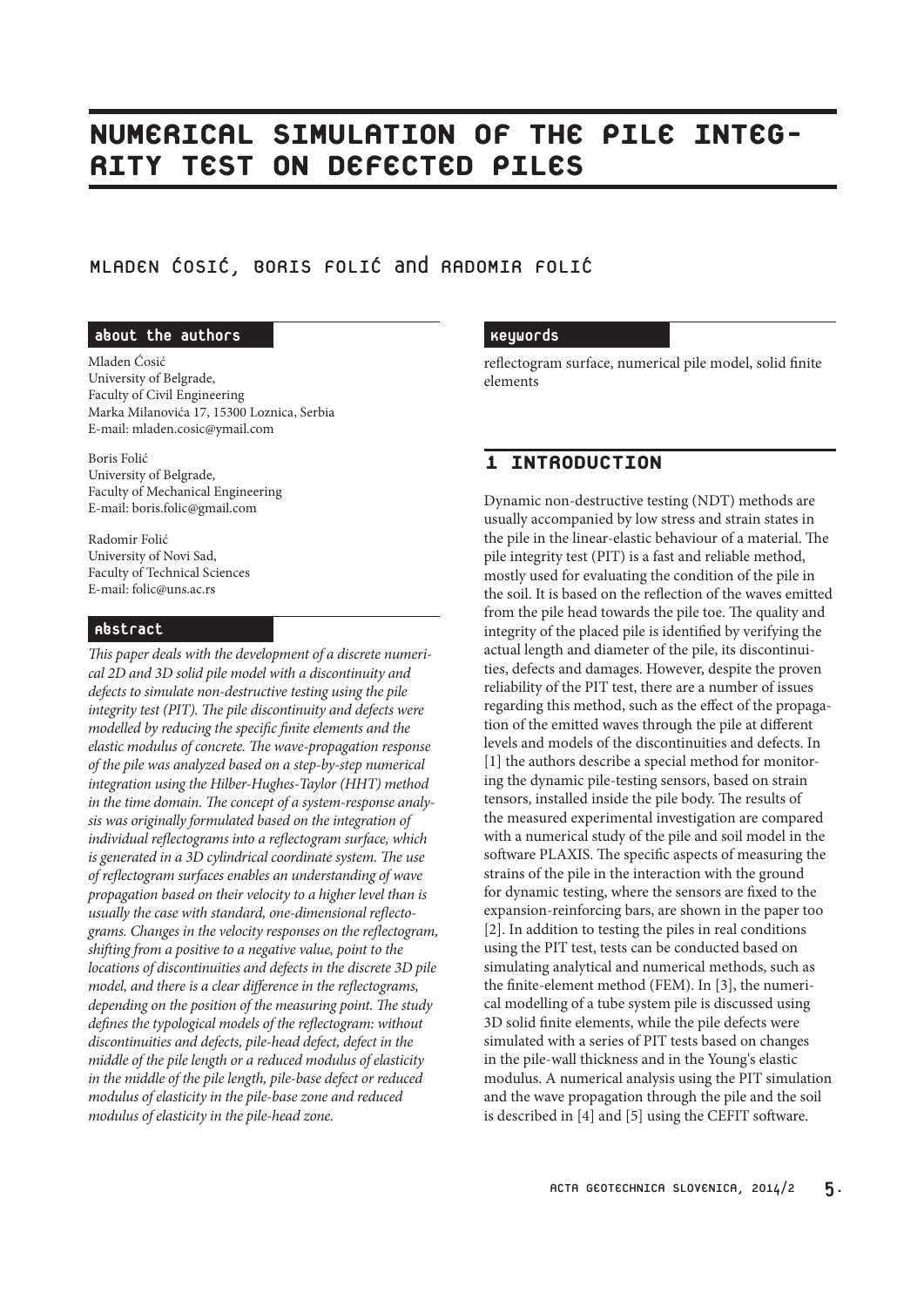The pile integrity using the PIT simulation and artificial neural networks (ANNs) was tested in [6]. Unlike the aforementioned studies, paper [7] describes the numerical aspects of resolving the wave equation for a pile using the MAPLE, ANSYS and WEAP 87 software.

This paper summarizes the theoretical basis for the treatment of wave propagation in piles with and without a discontinuity when using the PIT. The defects were identified based on processing the reflectograms that were subsequently integrated into a single response using the reflectogram surface, originally introduced in this study. The discontinuity and defects in the pile were modelled using a NDT simulation and 3D solid finite elements. This allowed the defects in the pile to be presented in a more detailed manner by eliminating some of the solid finite elements. The aspects of wave propagation in the pile were considered for various angles of impacts, while specific solutions were subsequently processed and integrated into the 3D response model.

### 2 TREATING WAVE PROPAGATION IN THE PILE USING THE PIT

The PIT is based on the principle of the induction, propagation, reflection, refraction and reception of waves in the pile. Waves, as external excitation, are caused by using a striking hammer. Upon the initiation, the wave expands (propagates) through the pile from its head towards the toe and vice versa. The effect of reflection occurs at the interface of two different media – in this case, at the pile toe-soil surface where the wave propagates towards the pile head. If the wavelength is longer than or equal to the pile diameter, then the wave propagation through the pile may be considered using the one-dimensional wave-propagation theory in a solid medium [8]. The one-dimensional wave equation (along the  $x$ ) is:

$$
\frac{\partial^2 u}{\partial t^2} = v^2 \frac{\partial^2 u}{\partial x^2} \,, \qquad (1)
$$

while the general solution of this equation is as follows:

$$
u(t) = u_1(x - vt) + u_2(x + vt).
$$
 (2)

where  $\nu$  is the wave velocity,  $u$  is displacement, and  $t$  is time. The velocity of propagation of longitudinal waves in a solid medium  $\nu$  is a function of the given medium's material properties and is determined by:

$$
v = \sqrt{\frac{E}{\rho}}
$$
 or  $v = \sqrt{\frac{E(1-\mu)}{\rho(1+\mu)(1-2\mu)}}$ , (3)

#### $6.$  ACTA GEOTECHNICA SLOVENICA, 2014/2

where *E* is the Young's modulus,  $\rho$  is the bulk weight, and  $\mu$  is the Poisson's ratio. For simpler systems and contour conditions, the solution for Equations (1) can be obtained in a closed form; however, more complex pile models with discontinuities and defects require the use of the finite-element method.

The dynamic load applied to the pile head is a sinus function, while only half of the sine wave is taken into consideration [9]:

$$
p = p_0 \sin \omega t \text{ for } 0 \le t \le \frac{T}{2} \quad , \qquad (4)
$$

where *T* is the vibration period of the external excitation. The expression that defines the relationship between the wavelength *λ*, the wave-propagation velocity *v* and the frequency *f* is as follows:

$$
\lambda = \frac{\nu}{f} \ . \qquad (5)
$$

The time *t* required for the wave to travel through the pile is measured from the moment of initiation by an external excitation, throughout its propagation through the pile, reflection at the toe and its return to the pile head. Changes in the wave propagation through the pile over time are displayed in a reflectogram (reflect signal). The pile length *L* is determined, based on the reflectogram, according to [10]:

$$
L = \frac{vt}{2} \ . \qquad (6)
$$

The wave-propagation velocity through the pile is estimated using an accelerometer. The resulting accelerogram is then further corrected (amplified and filtered), integrated and presented over the change in the wavepropagation velocity through the pile. The pile length in the soil is determined for a time interval  $[t_1,t_2]$ , where the initiation of waves in the pile head corresponds with the peak velocity  $v_1$ , while the reflected wave in the pile head corresponds with the peak velocity  $v_2$ .

The shape of the reflectogram is significantly influenced by the material properties of the pile, and also influenced by the effects of wave reflection and refraction at the pile-soil interface. Depending on the soil strength, and the quality and type in the pile-toe zone, the reflected signal can have either a positive or a negative value. If the soil in the pile-toe base is very stiff, then the reflected signal is negative; if the stiffness of this soil is low, then the reflected signal is positive [11]. Due to the friction that occurs at the pile mantle-soil interface, the reflected wave can be of a smaller magnitude, resulting in problems with the interpretation of the reflectogram in the case of extremely long piles.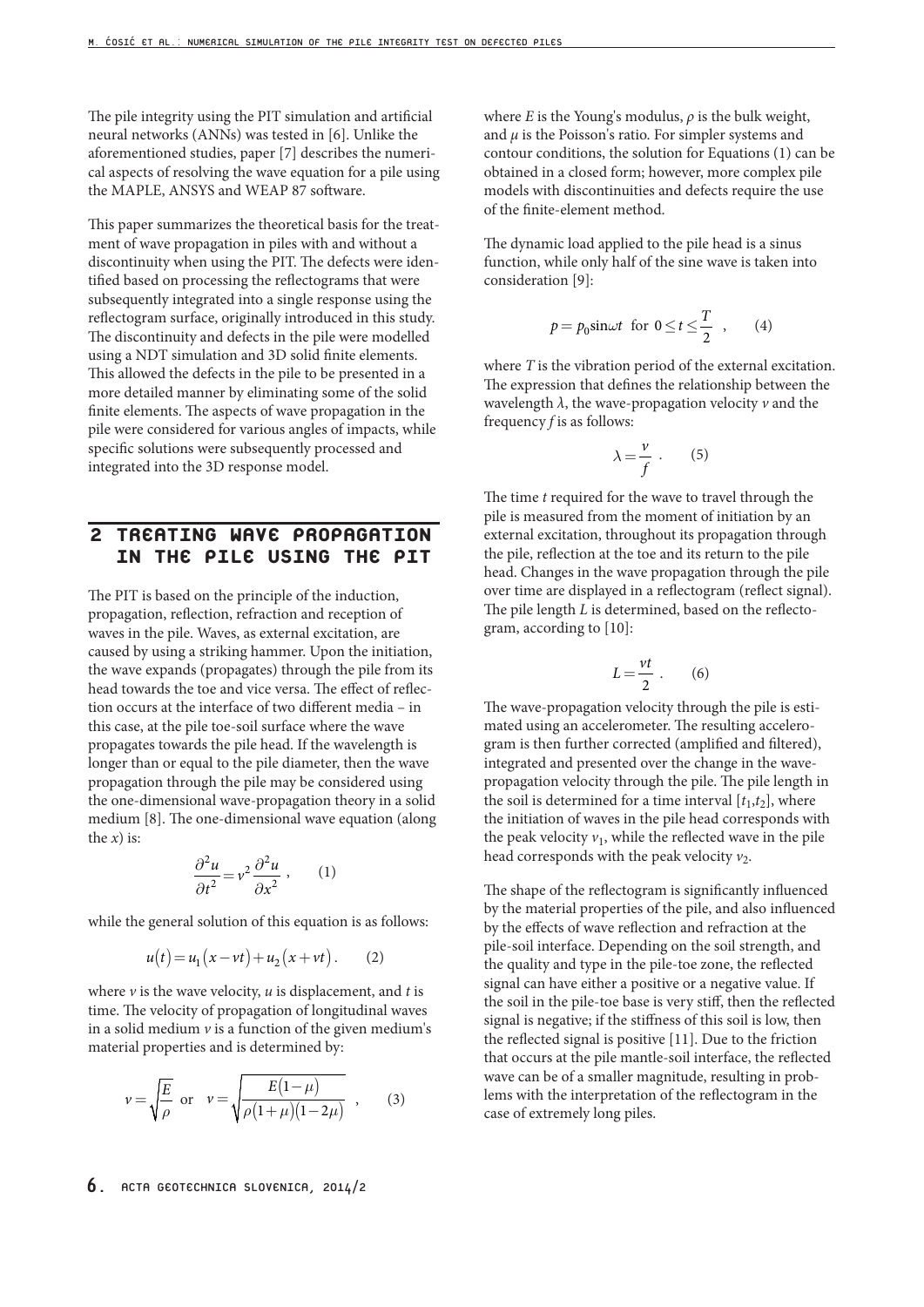### 3 TREATING WAVE PROPAGATION IN A PILE WITH DISCONTINUITIES

A pile-integrity analysis is based on the one-dimensional wave-propagation theory. Wave reflection, generated by the impedance *Z* changing (discontinuity), extends all the way to the pile head, where the reflectogram records these changes. The changes in the reflectogram generally occur due to changes in the pile toe, changes in the pile diameter along its mantle, as a result of a partial inclusion of the soil into the pile, cracks, due to variation in the quality of pile material and/or soil layers, and the influence of reinforcing steel in the pile (in the case of a strongly reinforced pile).

The possible variations in the response to the propagation of waves along the pile discontinuity on the reflectogram are implied by the appearance of a positive or negative wave. The existence of discontinuities and defects in the pile is reflected through changes in the velocity on the reflectogram, where the following cases are possible: "normal" pile length without discontinuities and defects (Figure 1a), problem with the pile head (Figure 1b), discontinuity or impedance reduction (Figure 1c), the pile length is shorter than designed (Figure 1d), the pile length is longer than designed (Figure 1e) and there is a deviation or there is a lack of clear wave reflection in the pile toe (Figure 1f). The option for determining the quality of a given reflectogram is to record the signal for a number of measuring points, or enter the pulse at some other suitable location on the pile head.

### 4 PROCESSING THE REFLECTOGRAM SIGNALS

Reflectogram signals are processed in order to facilitate the adjustment, presentation and interpretation of the recorded values. The processing procedures are conducted in accordance with the signal theory, i.e., amplification, filtering and analysis of Fourier of transforms. The procedure of amplification involves the amplification of either the entire reflectogram or only a part of it, based on traditional scaling or advanced techniques: linear or exponential [10]. This procedure is especially useful when amplification on the recorded reflectogram cannot be clearly identified or the magnitude of the reflected wave is reduced. If a number of minor discontinuities or defects exist along the pile, then the reflectogram contains frequency oscillations in amplitudes of discrete velocity values, which makes it difficult to determine the actual pile length, and requires filtering.

In order to minimize the filtering error, the iterative filtering technique is used, where the reflectogram peaks are gradually reduced. It is particularly useful to apply a low-pass filter that eliminates the span of higher frequencies [12]. In the low-pass filter it is possible to apply a Butterworth function that describes the principle of conservation and elimination of frequencies, while their construction is based on the transfer function. The frequency domain analysis (FDA) of the reflectogram is based on the use of the discrete Fourier transformation (DFT) [13]:



**Figure 1**. Reflectograms: a) "normal" pile length without discontinuities and defects, b) problem with the pile head, c) discontinuity in impedance reduction, d) pile length is shorter than designed, e) pile length is longer than designed,  $f$ ) there is a deviation or there is a lack of clear wave reflection in the pile toe.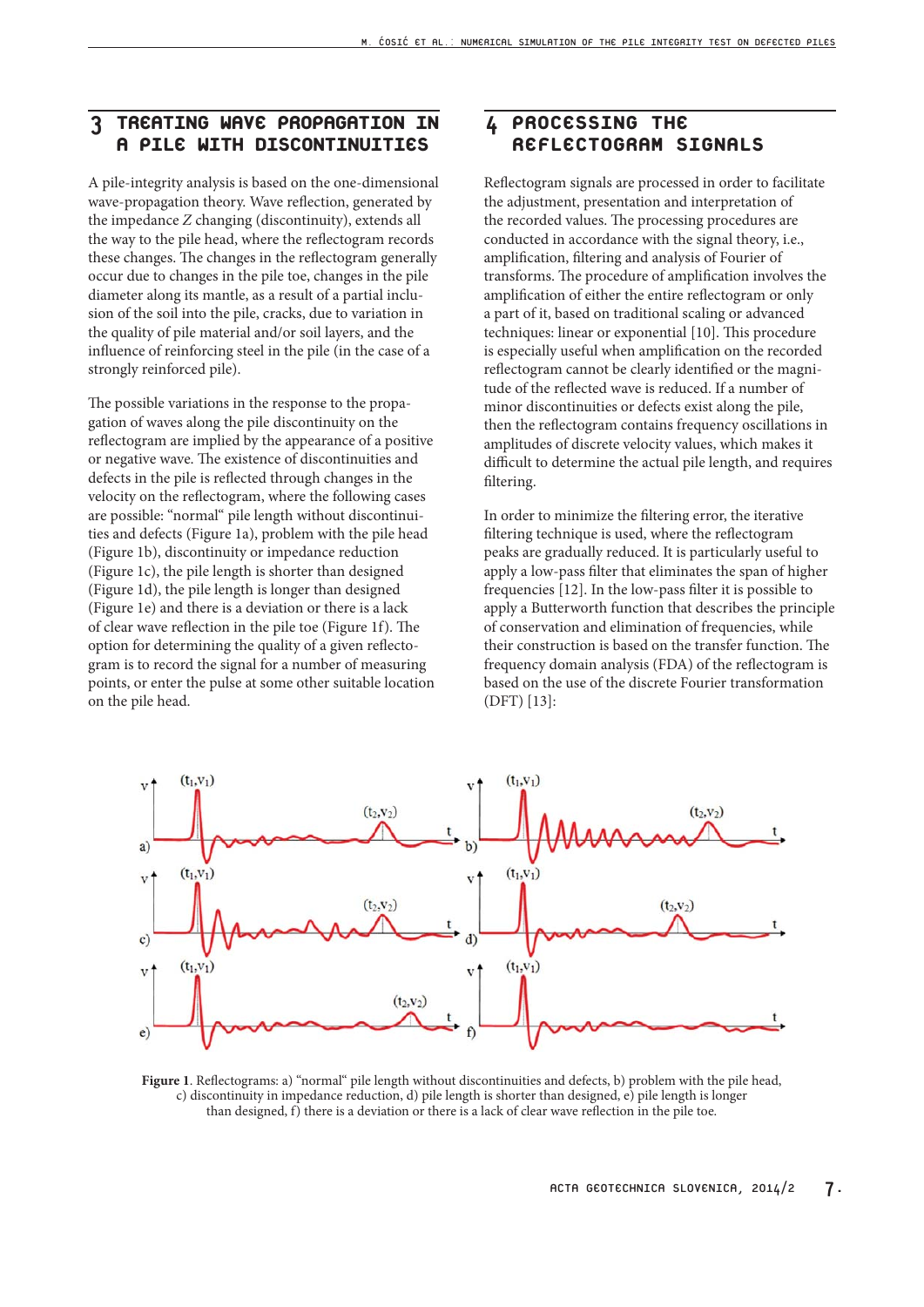$$
G(n) = \frac{1}{N} \sum_{k=0}^{N-1} g(k) e^{-\frac{2\pi jkn}{N}} \text{ for } n = 0, \dots N-1 , \quad (7)
$$

$$
g(n) = \sum_{k=0}^{N-1} G(k)e^{\frac{2\pi jkn}{N}} \text{ for } n = 0, ...N-1 .
$$
 (8)

The frequency response realized through the Fourier transformation is presented through the Fourier amplitude spectrum (FAS):

$$
amp = \sqrt{\text{Re}(G(f))^{2} + \text{Im}(G(f))^{2}} \quad . \tag{9}
$$

### 5 NUMERICAL MODELLING AND ANALYSIS OF THE DISCONTINUITIES AND DEFECTS IN THE PILE

Modelling the pile and analyzing the wave propagation using the PIT simulation test can be carried out in the following ways: using the analytical method to a lumped mass model (LMM), method of characteristics (MC), finite-difference method (FDM) and the finite-element method (FEM). Using the finite-element method enables the PIT simulation test for the 1D discrete pile model with the 2D or 3D discrete soil model; for the 2D discrete pile model with the 2D discrete soil model; and for the 3D discrete pile model with the 3D discrete soil model. The above-presented options are for explicit soil modelling by using the 2D or 3D discrete model; however, it is also possible to be taken implicitly into the soil-pile interaction analysis. The present study is based on the simulation of PIT of the 3D discrete homogeneous and inhomogeneous elastic pile model with the implicitly implemented effects of pile-soil interaction. The components of soil stiffness were introduced over replacement springs, while the damping was introduced through the damping elements according to [14]:

$$
k_{\nu} = 2.3G_{s}, c_{\nu} = 2\pi \rho_{s} V_{s} d, K_{\nu} = \frac{4G_{s}d}{1-\mu_{s}}, C_{\nu} = \frac{0.85K_{\nu}d}{V_{s}}, (10)
$$

where  $k_v$  is the vertical stiffness component for the pile mantle,  $c_v$  is the vertical damping component for the pile mantle,  $K_v$  is the vertical stiffness component for the pile toe,  $C_v$  is the vertical damping component for the pile toe,  $\rho_s$  is soil bulk density, *d* is the pile diameter,  $\mu_s$ is the Poisson's ratio of the soil, and  $V<sub>s</sub>$  is the shear wave propagation velocity:

$$
V_s = \sqrt{\frac{G_s}{\rho_s}}\,,\qquad(11)
$$

where  $G_s$  is the shear modulus of the soil:

#### $\mu_s = \frac{L_s}{2(1+\mu_s)}$  $G_s = \frac{E_s}{2(1 + \mu)}$  $(12)$

and *E* is Young's elastic modulus for the soil.

The process of determining the acceleration, velocity and displacement of the pile using the PIT is based on considering the differential equations of motion:

$$
[M]\{U\} + [C]\{V\} + [K]\{D\} = \{Q\}, \quad (13)
$$

where  $[M]$  is the mass matrix,  $\{U\}$  is the acceleration vector, [*C*] is the damping matrix, {*V*} is the velocity vector,  $[K]$  is the stiffness matrix,  $\{D\}$  is the displacement vector and {*Q*} is the vector of external loads. The Equations (13) are resolved using step-by-step numerical integration with a modified form of the Hilber-Hughes-Taylor (HHT) method [15]:

$$
[M]\{U\}_{i+1} + (1+\alpha)[C]\{V\}_{i+1} - \alpha[C]\{V\}_i + (1+\alpha)[K]\{D\}_{i+1} - \alpha[K]\{D\}_i = \{Q\}_{i+\alpha},
$$
\n(14)

and for a moment of time:

$$
t_{i+1} = t_i + \Delta t \ . \qquad (15)
$$

In order to achieve a high-quality numerical solution for wave propagation both in the discrete numerical model and in the actual soil model, the length of one side of the finite element Δ*l* needs to be [16]:

$$
\Delta l = \frac{\lambda}{10}.
$$
 (16)

Numerical modelling of the pile degradation is carried out by analyzing the pile using the staged degradation analysis (SDA). The SDA is constructed so that the pile degradation is generated and simulated by linking the individual analyses. These analyses are successively implemented using the system stiffness matrix from the end of the previous analysis of the degraded condition as the initial system stiffness matrix of the next analysis of degradation. The mathematical formulation of the SDA is derived by starting from the expression for the condition before testing the pile using the PIT:

$$
t = 0: [K_0] \{U_0\} = \{P_0\}, \qquad (17)
$$

where  $[K_0]$  is the non-degraded pile stiffness matrix. For the initial stage of pile degradation, the analysis is as follows:

$$
t = 1: [K_1]\{U_1\} = \{P_1\}, [K_1] = [K_0] - [K'_0],
$$

$$
[M_1] = [M_0] + [M'_1],
$$
(18)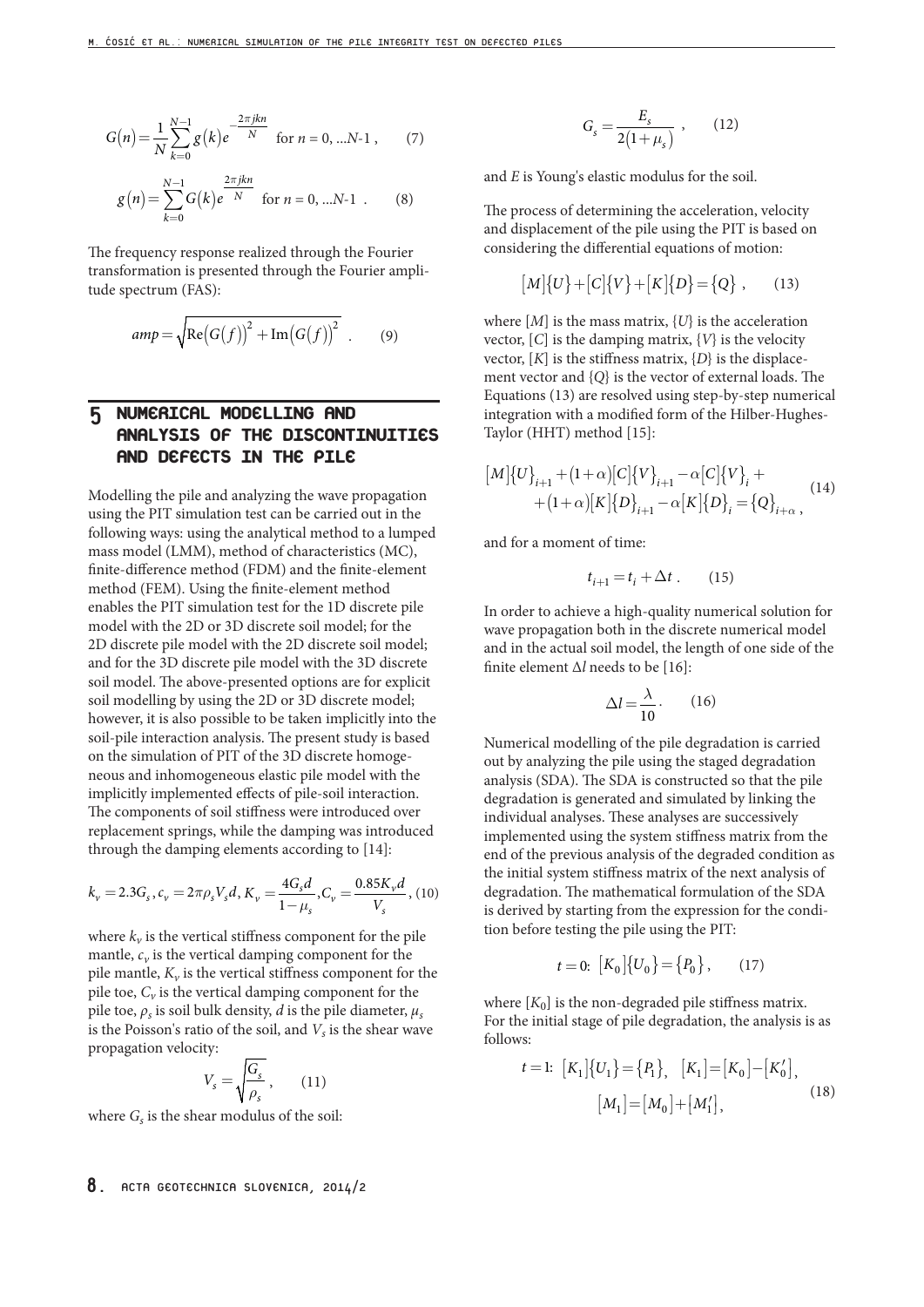where  $[K_0]$  is the stiffness matrix of the eliminated domain of finite pile elements, [M<sub>0</sub>] is the non-degraded pile mass matrix, [*M*' 1] is the mass matrix of the eliminated domain of finite pile elements. In the *i*-th stage of pile degradation, the analysis is conducted according to:

$$
t = i: [K_i] \{U_i\} = \{P_i\}, [K_i] = [K_{i-1}] - [K'_{i-1}],
$$
  
\n
$$
[M_i] = [M_{i-1}] + [M'_i],
$$
 (19)

while for the *n*-th stage the following applies:

$$
t = n: \ [K_n] \{ U_n \} = \{ P_n \} , [K_n] = [K_{n-1}] - [K'_{n-1}],
$$

$$
[M_n] = [M_{n-1}] + [M'_n], \tag{20}
$$

where  $[K_n]$  is the pile stiffness matrix in the final stage of degradation, and  $[M_n]$  is the pile mass matrix in the final stage of degradation.

# 6 DISCUSSION OF THE RESULTS OF NUMERICAL TESTING OF THE PILE DISCONTINUITIES AND DEFECTS

The numerical simulation of the non-destructive pile testing was carried out by using the SAP 2000 software [17]. Before processing the 3D model of the pile with defects, numerical analyses were carried out on a 2D pile and soil model, with each model using more than 40000 surface finite elements. Only part of the finite-element mesh for each model has been shown separately. Figure 2 shows the 2D numerical pile and soil models: model 1 - no discontinuities and defects (Figure 2a), model 2 - pile head defect (Figure 2b), model 3 - defect in the

middle of the pile length (Figure 2c), model 4 - pile base (toe) defect (Figure 2d), model 5 - reduced modulus of elasticity in the pile-head zone (Figure 2e), model 6 - reduced modulus of elasticity in the mid of the pile length (Figure 2f) and model 7 - reduced modulus of elasticity in the pile base (toe) (Figure 2g). The dimensions of the pile considered in the study were *L*=15m and *d*=0.5m; regarding the quality of materials: concrete bulk mass  $\rho = 2400 \text{kg/m}^3$ , Young's elastic modulus of concrete *E*=30GPa, Poisson's ratio of concrete *μ*=0.2, and the corresponding velocity of wave propagation in concrete *v*=3535.53m/s. The external impulsive load applied to the pile head is *Q*=1KN, while the sine wave oscillation period is *T*=1ms, the corresponding oscillation frequency *f*=1kHz and the wavelength *λ*=3.73m. The expected wave-propagation time through the pile is *t*=8.2ms. In the HHT procedure a time increment of Δ*t*=0.01ms was used, while the total number of steps in the analysis was 1200, so that the considered time interval of the reflectogram is 12ms. All the reflectograms were filtered using a low-pass filter and a weighted-average smoothing filter to obtain a smooth response function for facilitating the interpretation of results, while avoiding the elimination of important peaks. Additionally, spline interpolation was applied to the discrete values of the reflectogram.

A parametric analysis was conducted in order to consider the impact of the changes in the modulus of elasticity of soil below the pile base and around the pile on the shape of the reflectogram. Figure 3 shows the resulting reflectograms for: model 1 - no discontinuities and defects while changing the modulus of elasticity of the soil below the pile base (Figure 3a), model 1 - no discontinuities and defects while changing the modulus of elasticity of the soil around the pile (Figure 3b),



**Figure 2**. Numerical pile models: a) model 1 - no discontinuities and defects, b) model 2 – pile-head defect, c) model 3 - defect in the middle of the pile length, d) model 4 – pile-base (toe) defect , e) model 5 - reduced modulus of elasticity in the pile-head zone, f) model 6 - reduced modulus of elasticity in the middle of the pile length, g) model 7 - reduced modulus of elasticity in the pile base (toe).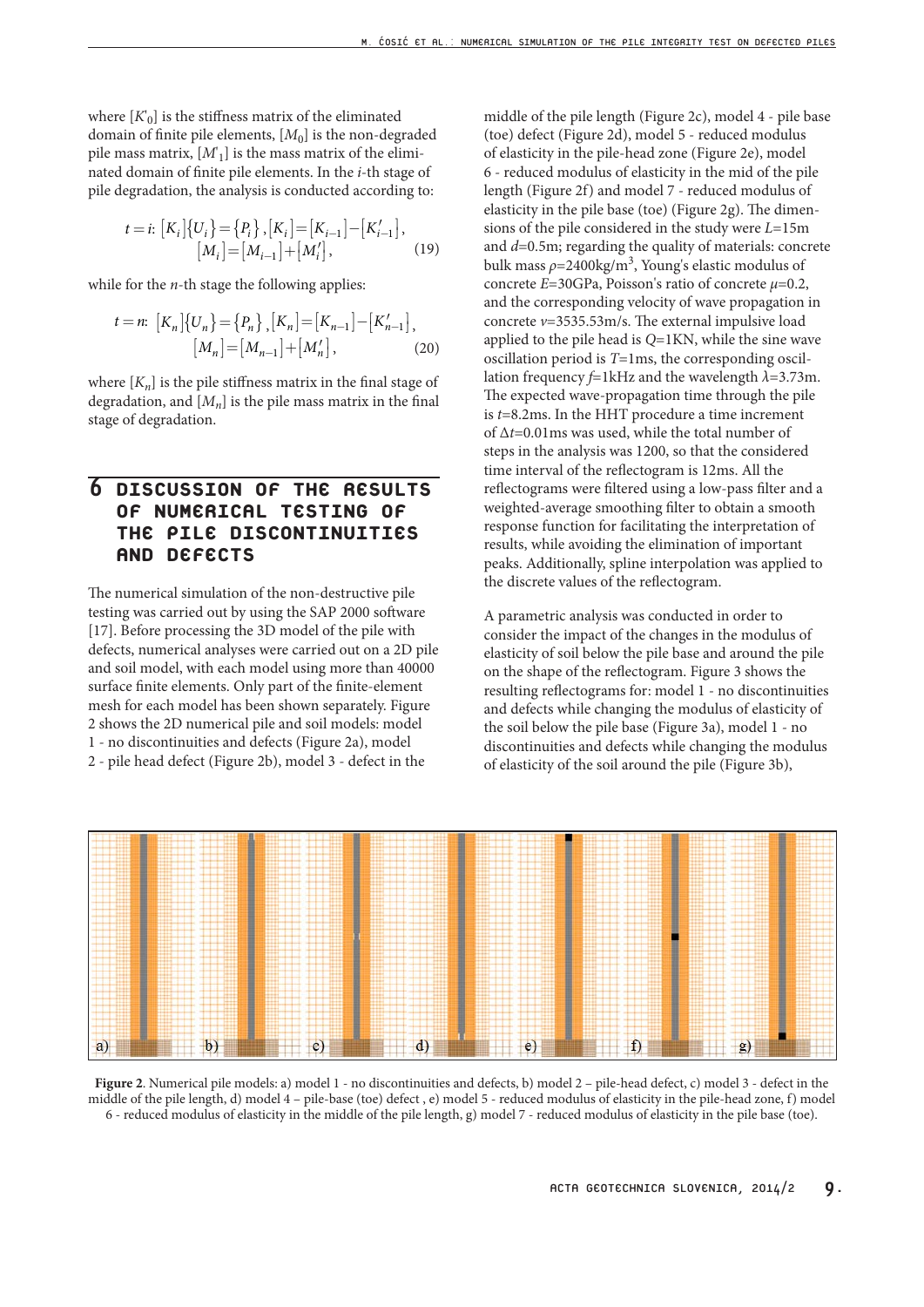

**Figure 3**. Reflectograms: a) model 1 - no discontinuities and defects while changing the modulus of elasticity of the soil below the pile base, b) model 1 - no discontinuities and defects while changing the modulus of elasticity of the soil around the pile, c) model 2 – pilehead defect while changing the modulus of elasticity of the soil below the pile base, d) model 2 – pile-head defect while changing the modulus of elasticity of the soil around the pile, e) model 3 - defect in the middle of the pile length while changing the modulus of elasticity of soil below the pile base, f) model 3 - defect in the middle of the pile length while changing the modulus of elasticity of the soil around the pile, g) model 4 - pile base (toe) defect while changing the modulus of elasticity of the soil below the pile base and h) model 4 - pile base (toe) defect while changing the modulus of elasticity of the soil around the pile.

model 2 - pile head defect while changing the modulus of elasticity of the soil below the pile base (Figure 3c ), model 2 - pile head defect while changing the modulus of elasticity of the soil around the pile (Figure 3d), model 3 - defect in the middle of the pile length while changing the modulus of elasticity of the soil below the pile base (Figure 3e), model 3 - defect in the middle of the pile length while changing the modulus of elasticity of the soil around the pile (Figure 3f), model 4 - pile base (toe) defect while changing the of modulus of elasticity of the soil below the pile base (Figure 3g) and model 4 - pile base (toe) defect while changing the modulus of elasticity of the soil around the pile (Figure 3h). Comparing the resulting reflectograms, the locations of the changes in the signal are clearly identified and they correspond to the position of the pile defects. In the case of the defect in the pile head, both positive and negative velocity values are increased in the defect area; the period of oscillation is also increased. In the case of the defect in the middle of the pile length, the signal shifts from a positive to a negative value, clearly indicating the position of the pile defect, while in the case of

the pile base defect, the signal shifts its velocity value somewhat earlier. Changes in the modulus of elasticity of the soil below the pile base do not induce changes in the reflectogram, except in cases of very high values of the modulus of elasticity; in these cases the velocities are reduced. Changes in the modulus of elasticity of the soil around the pile influence the shape of reflectogram to a greater degree than the changes in the modulus of elasticity of the soil below the pile base. In this case, when increasing the modulus of elasticity of the soil, and in particular at very high values of the elastic modulus, the velocity values begin to oscillate slightly at about the value of zero. However, the times for the initiation of defects in the pile are not significantly changed, which can be seen in the reflectogram for the defect in the middle of the pile length.

Figure 4 shows the resulting reflectogram for: model 1 - no discontinuities and defects while changing the modulus of elasticity of the soil below the pile base (Figure 4a ), model 1 - no discontinuities and defects while changing the modulus of elasticity of the soil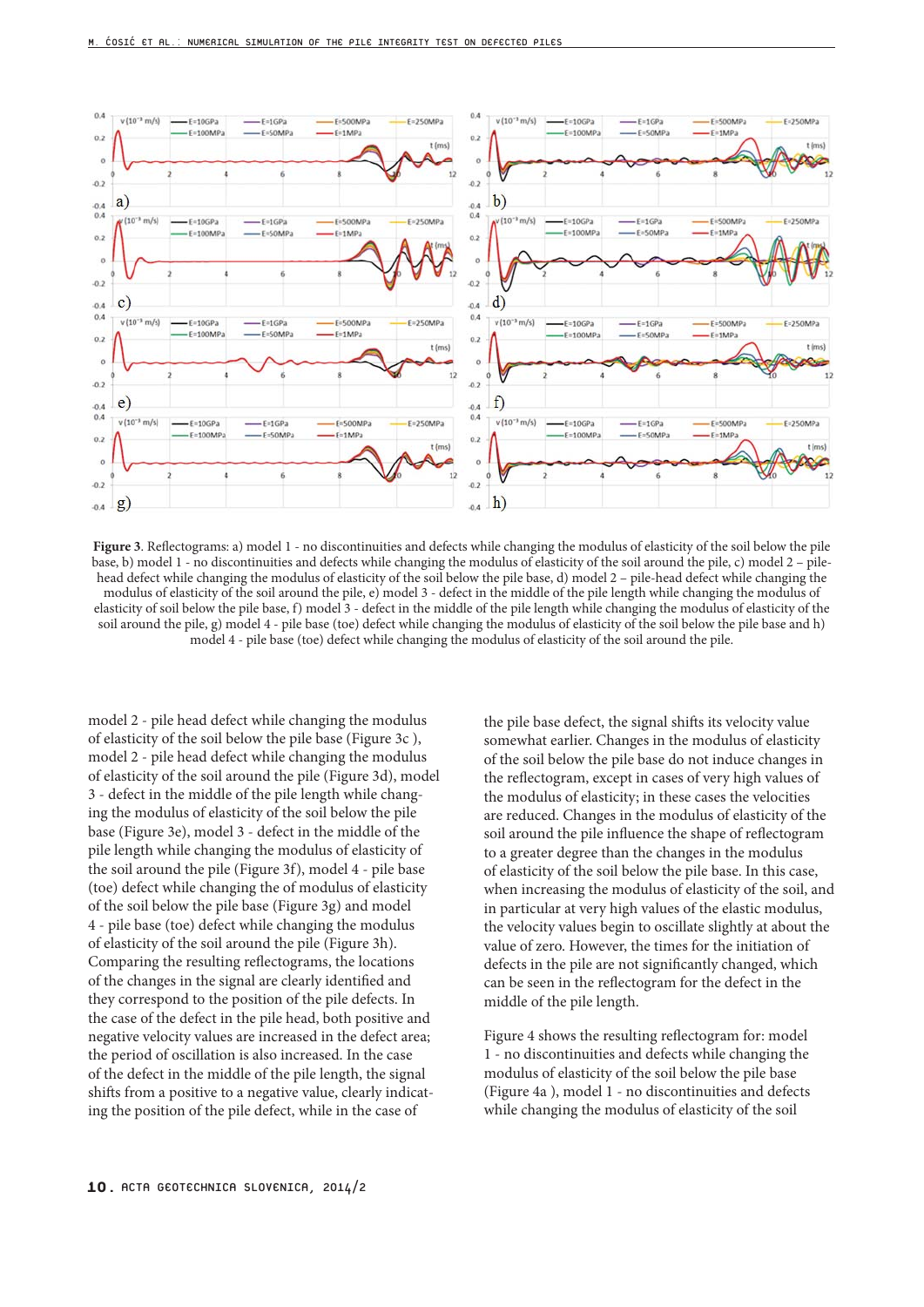

**Figure 4**. Reflectograms: a) model 1 - no discontinuities and defects pile base (toe) defect while changing the modulus of elasticity of the soil below the pile base, b) model 1 - no discontinuities and defects pile base (toe) defect while changing the modulus of elasticity of the soil around the pile, c) model 2 - reduced modulus of elasticity in the area in the pile-head zone while changing the modulus of elasticity of the soil below the pile base, d) model 2 - reduced modulus of elasticity in the pile head zone while changing the modulus of elasticity of the soil around the pile, e) model 3 - reduced modulus of elasticity in the middle of the pile length while changing the modulus of elasticity of the soil below the pile base, f) model 3 - reduced modulus of elasticity in the middle of the pile length while changing the modulus of elasticity of the soil around the pile, g) model 4 - reduced modulus of elasticity in the pile base (toe) zone while changing the modulus of elasticity of the soil below the pile base and h) model 4 - reduced modulus of elasticity in the pile base (toe) zone while changing the modulus of elasticity of the soil around the pile.

around the pile (Figure 4b), model 2 - reduced modulus of elasticity in the pile-head zone while changing the modulus of elasticity of the soil below the pile base (Figure 4c), model 2 - reduced modulus of elasticity in the pile-head zone while changing the modulus of elasticity of the soil around the pile (Figure 4d), model 3 - reduced modulus of elasticity in the middle of the pile length while changing the modulus of elasticity of the soil below the pile base (Figure 4e), model 3 - reduced modulus of elasticity in the middle of the pile length while changing the modulus of elasticity of the soil around the pile (Figure 4f), model 4 - reduced modulus of elasticity in the pile base (toe) while changing the modulus of elasticity of the soil below the pile base (Figure 4g) and model 4 - reduced modulus of elasticity in the pile base (toe) zone while changing the modulus of elasticity of the soil around the pile (Figure 4h). As in the previous case, comparing the resulting reflectograms the locations of changes in the signal are identified, and they correspond to the positions of the reduction in the modulus of elasticity of the pile. In the case of a

reduction in the modulus of elasticity of the pile head, both the positive and negative velocity values are now much more increased in this area, and the period of oscillation is also increased. This results from the fact that the zone of reduction of the modulus of elasticity of concrete comprises the entire cross-section, while for the simulation of the pile defect only the cross-sectional area has been reduced. Upon the initiation of the reduction of the modulus of elasticity of the pile head, the reflectogram indicates changes in the velocity similar to a sinusoidal function. However, despite the differences in the middle of the reflectogram of the healthy pile and the pile with a reduced modulus of elasticity in its head, the time of transition of the waves from the pile base to the soil below the pile can be clearly observed. In the case of a defect in the middle of the pile length, similar to the previous case, the signal shifts from a positive to a negative value, clearly indicating the position of the pile defect, while in case of the pile base defect, the signal shifts its velocity value somewhat earlier. Changes in the modulus of elasticity of the soil below the pile base do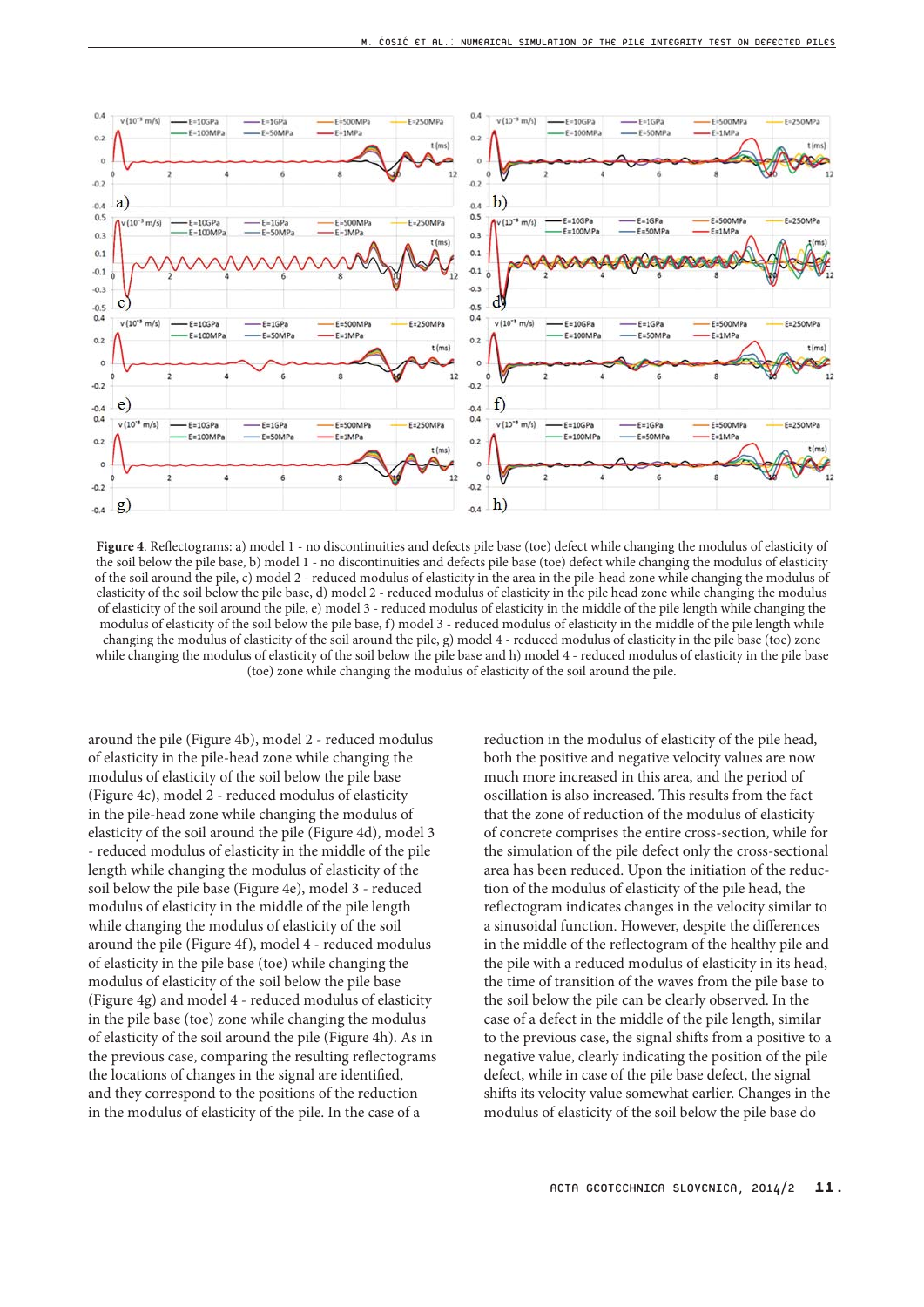not induce changes in the reflectogram, except in cases of very high values of the modulus of elasticity; in these cases the velocities are being reduced when the waves cross the zone between the pile base and the soil below the pile. Changes in the modulus of elasticity of the soil around the pile influence the shape of reflectogram to a greater degree than changes in the modulus of elasticity of the soil below the pile base. In this case, when increasing the modulus of elasticity of the soil, and in particular at very high values of the elastic modulus, the velocity values also begin to oscillate slightly at about a zero value for the reduced modulus of elasticity in the middle of the pile length and in the pile base zone.

Figure 5a shows the 3D pile model as generated from 3D solid finite elements, Figure 5b shows a segment of the pile cross-section. Figure 5c shows the sensor locations (positions for which the reflected waves were measured) and the central position for applying the impact loading. The values of the stiffness components are  $k_v$ =10<sup>2</sup>N/m<sup>3</sup> and  $K_v$ =10<sup>5</sup>N/m<sup>3</sup>, and the values of the damping components are  $c_v$ =10Ns/m<sup>3</sup> and  $C_v$ =10<sup>4</sup>Ns/m<sup>3</sup>. Numerical modelling was considered for the model without defects and discontinuities and for seven models with varying pile discontinuities and defects: model 1 - no discontinuities and defects (Figure 6a), model 2 - asymmetric pile toe defect (elimination of specific finite elements



**Figure 5**. a) the 3D pile model generated from 3D solid finite elements, b) a pile segment, c) sensor locations (positions for which the reflected waves were measured) and the central position of applying the impact loading.



Figure 6. Numerical pile models: a) model 1 - without discontinuities and defects, b) model 2 - asymmetric pile-toe defect, c) model 3 - asymmetric pile-head defect, d) model 4 - asymmetric reduction of cross-section in the middle of the pile length, e) model 5 - asymmetric reduction of cross-section in two locations along the pile length, f) model 6 - significantly degraded pile along its full length, g) model 7 - different elastic modulus in pile-toe zone, h) model 8 - different elastic modulus and asymmetric reduction of cross-section in two locations along the pile.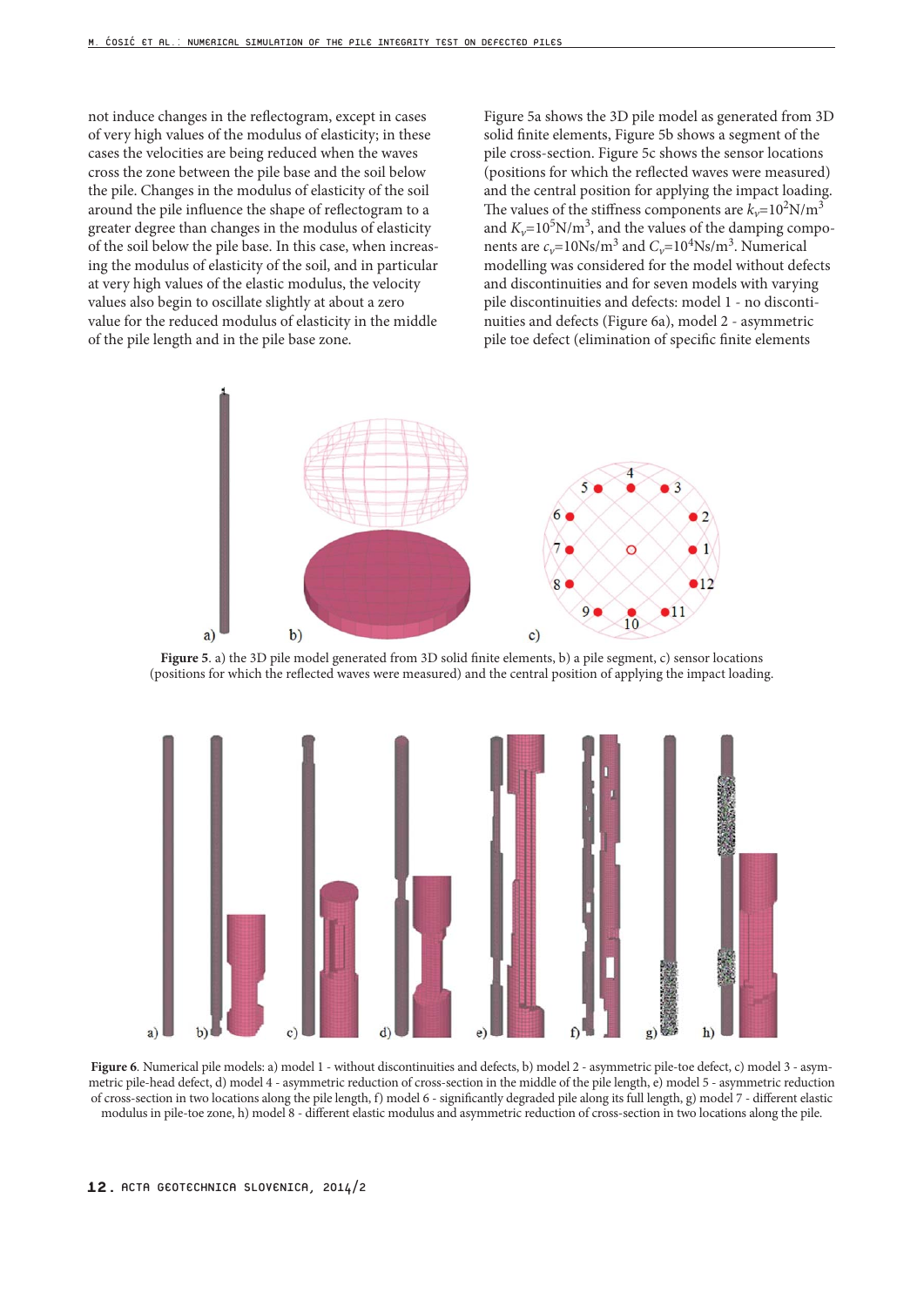in a length of 1m) (Figure 6b), model 3 - asymmetric pile head defect (elimination of specific finite elements in the length of 1m) (Figure 6c), model 4 - asymmetric reduction of cross-section in the middle of the pile length (elimination of specific finite elements) (Figure 6d), model 5 - asymmetric reduction of cross-section in two locations along the pile length (elimination of specific finite elements) (Figure 6e), model 6 - significantly degraded pile along its full length (elimination of specific finite elements) (Figure 6f), model 7 - different elastic modulus in the pile-toe zone (changing the elastic modulus in the length of 2m) (Figure 6g) and model 8 - different elastic modulus and asymmetric reduction of cross-section at two locations along the pile (changing the elastic modulus and eliminating specific finite elements) (Figure 6h).

**Table 1**. Parameters of numerical pile models.

| model          | nodes | solid FE | no. of system<br>equilibrium<br>equations | degrees of<br>freedom of the<br>system masses |
|----------------|-------|----------|-------------------------------------------|-----------------------------------------------|
| 1              | 24381 | 19200    | 87786                                     | 73143                                         |
| 2              | 24131 | 18784    | 87036                                     | 71955                                         |
| 3              | 23621 | 18348    | 84954                                     | 70551                                         |
| $\overline{4}$ | 22963 | 17891    | 82263                                     | 68880                                         |
| 5              | 21095 | 15032    | 77928                                     | 60009                                         |
| 6              | 20991 | 14141    | 77616                                     | 59193                                         |
| 7              | 24381 | 19200    | 87786                                     | 73143                                         |
| 8              | 21095 | 15032    | 77928                                     | 60009                                         |

Table 1 shows the parameters of the numerical pile models. The appropriate wave-propagation time *t*=8.3ms and the appropriate pile length *L*=15.4m for the pile without discontinuities and defects (model 1) were identified using the finite-element method. The upper part of Figure 7 shows a reflectogram of the 3D solid pile model without a discontinuity (model 1) from the numerical analysis, while the lower part of Figure 7 shows the corresponding analytical solution obtained from Equation (6). There is a remarkable agreement for the wave-propagation times through the pile in both applied methods. In addition to the reflectogram-based considerations regarding the pile responses, the Fourier amplitude spectrum (FAS) was also applied. After the pile responses were considered based on the use of reflectograms at 12 measuring locations, the same was carried out along the 12 independent reflectograms for each pile model. These reflectograms were subsequently integrated into a single response using the reflectogram surfaces originally introduced in this study. The reflectograms were first considered in a 2D plane coordinate system and then transformed into a 2D polar coordinate system, while their final form was reached by transforming them into a 3D cylindrical coordinate system. The angle increment in the cylindrical coordinates is Δ*θ*=30°. The location of the pile defect and the corresponding reduction in the modulus of elasticity were identified, among the others, on the basis of the differences in the velocity of the reflectogram of the damaged  $v(t)$ <sup>d</sup> and the healthy pile  $v(t)$ <sub>0</sub>.



**Figure 7**. Reflectogram of the 3D solid pile model without discontinuities (model 1) and the corresponding analytical solution.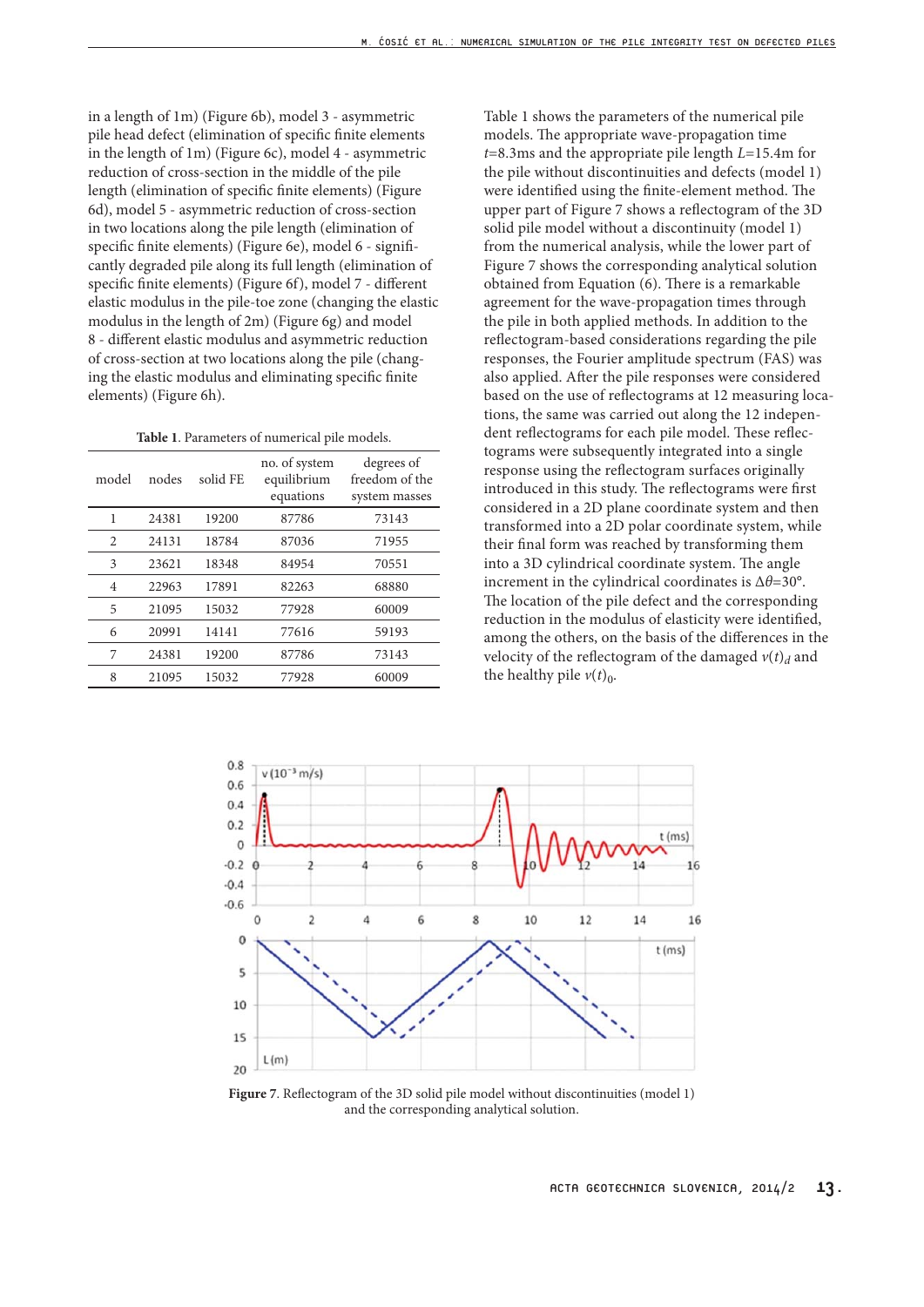

Figure 8. Numerical model of pile 1 - without discontinuities and defects: a) reflectograms, b) the 3D reflectogram surface, c) the 3D FAS spectrum surface.



**Figure 9**. Numerical model of pile 2 - asymmetric pile-toe defect: a) reflectograms, b) the 3D reflectogram surface, c) the 3D FAS spectrum surface.



Figure 10. Numerical model of pile 3 - asymmetric pile-head defect: a) reflectograms, b) the 3D reflectogram surface, c) the 3D FAS spectrum surface.

14. ACTA GEOTECHNICA SLOVENICA, 2014/2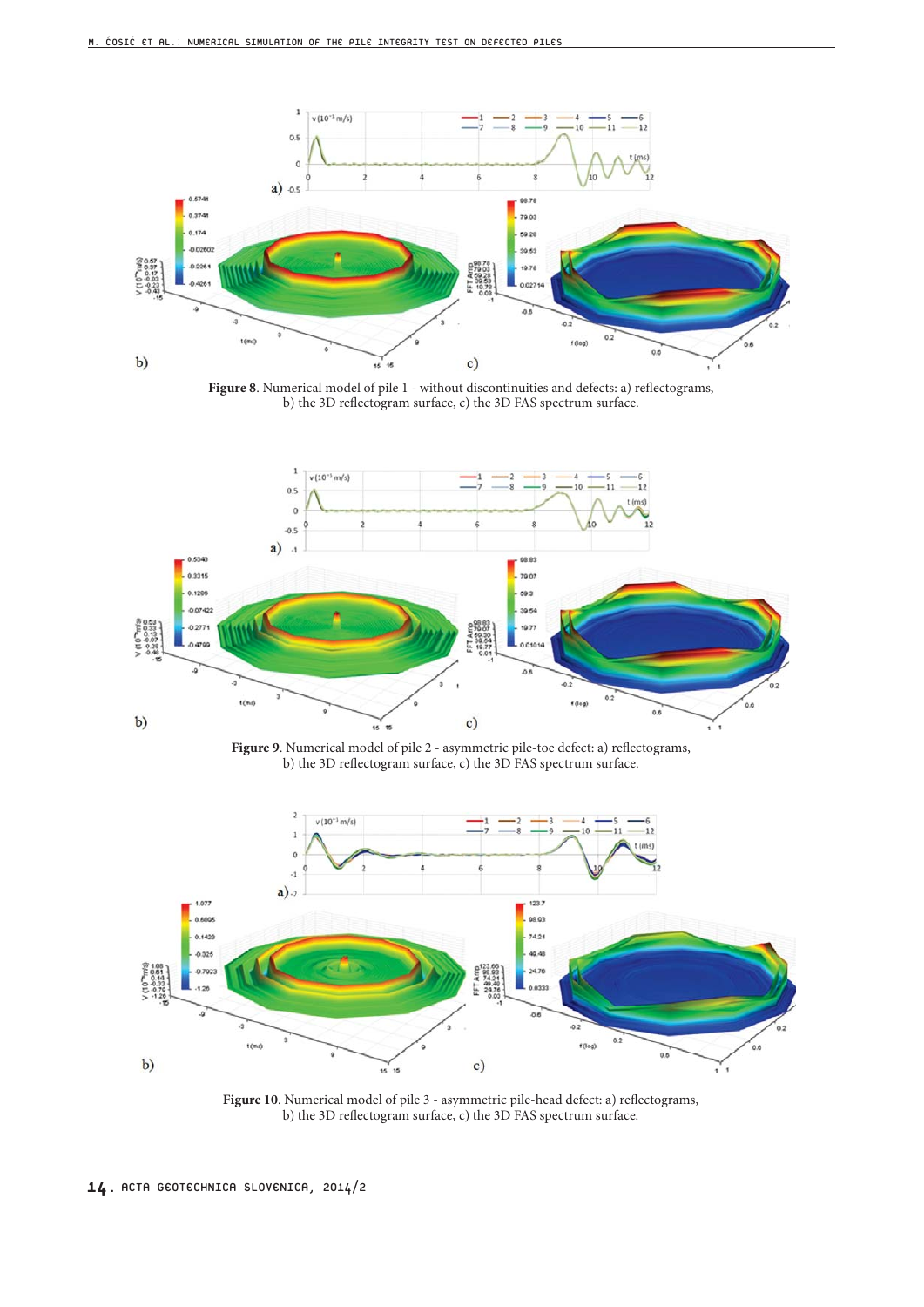Figures 8 to 15 show the reflectograms, the 3D reflectogram surfaces and the 3D surfaces of the FAS response spectrum for all eight pile models under consideration. All the reflectograms achieved in model 1 are identical, since the pile is without any discontinuities and defects, so that the reflectogram surface is an ideal rotationally symmetric surface (Figure 8). Almost identical reflectograms were also achieved in model 2, given the minimum asymmetry defect of the pile toe (Figure 9). On the other hand, since the pile toe defect was simulated based on the reduction of solid finite elements along the pile mantle near the toe, the central part of the pile remained intact, so that the waves were propagating and reflecting with minimum reduction, making the model 2 reflectograms similar to the model 1 reflectograms, except for the reduced wave-propagation velocity in the pile-toe zone. In model 3 with the asymmetric pile-head

defect, the wave propagation through the pile head was identified using a reflectogram based on the response rate shifting from a negative to a positive value (Figure 10). The length at which the reflectogram located the defect is  $l=0.5v(t_1-t_0)=1.1m$ , obtained from Equation (6), while the modelled defect length is 1m, while the level of agreement between the simulated PIT results and the numerical model results is obviously satisfactory. The length obtained based on the model 4 reflectogram with the asymmetric reduction of the cross-section in the middle of the pile length is  $l=0.5v(t_2-t_1)=1.3m$ , which corresponds to the length of the simulated discontinuity zone (Figure 11). In this model, the initiation and termination of the discontinuity zone are accompanied by shifting the velocity value in the middle of the pile length from positive to negative. The positive velocity value corresponds to the initiation of a discontinuity



**Figure 11**. Numerical model of pile 4 - asymmetric reduction of cross-section in the middle of the pile length: a) reflectograms,b) the 3D reflectogram surface, c) the 3D FAS spectrum surface.



**Figure 12**. Numerical model of pile 5 - asymmetric reduction of cross-section in two locations along the pile length: a) reflectograms, b) the 3D reflectogram surface, c) the 3D FAS spectrum surface-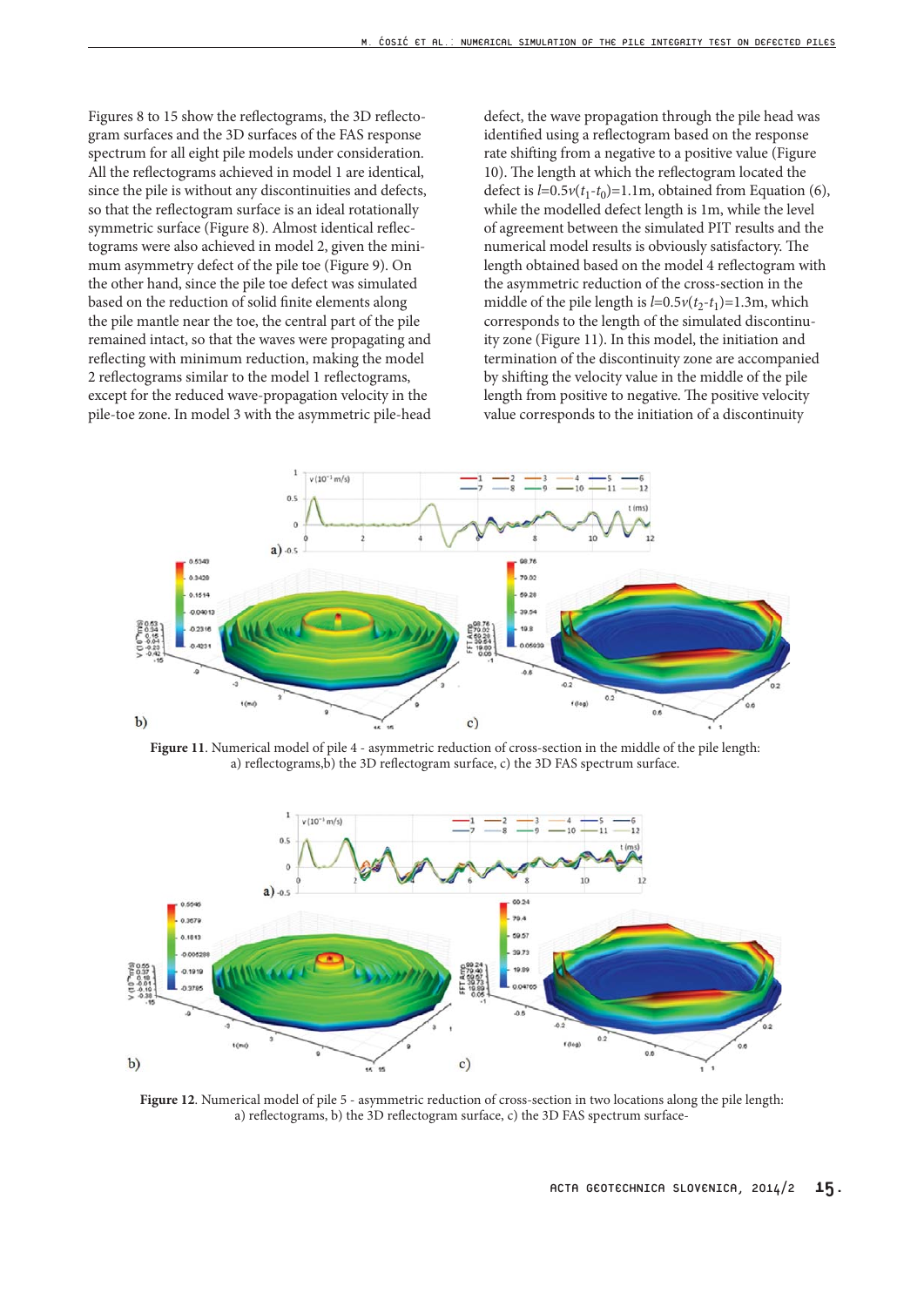zone, while the negative velocity value corresponds to the termination of the discontinuity zone. In model 5 with an asymmetric reduction of the cross-section in two locations along the pile length the reflectogram identified the first discontinuity (Figure 12) as follows  $l=0.5v(t_2$  $t_1$ )=2.4m, while the length of the second discontinuity is  $l=0.5v(t_4-t_3)=1.5m$ . The reflectograms of this pile model are not all identical, due to the asymmetric and uneven discontinuities and defects, making the larger number of velocity shifts from the positive to the negative values obvious. There is an additional velocity shift on the transition between the two pile discontinuities, which is a consequence of the substantial irregularity of the discontinuities, as also evidenced by the reflectogram response for the diagonal measuring locations. The reflectograms obtained for the model 6 pile (with a significant

degradation along the full pile length) vary significantly, depending on the position of the measuring location (Figure 13). The defects in this pile were modelled based on the principle of the stochastic modelling of defects in the concrete, resulting in frequent changes of velocity on the reflectogram. In the case when the actual pile model results in this type of reflectogram, further pile strengthening is recommended or the pile needs to be replaced due to reduced capacity, stability, usability and durability. The model 7 is characterized by a different elastic modulus in the pile-toe zone, where the wave-propagation velocity is *v*=2635.23m/s (Figure 14). This velocity is typical of poor-quality concretes; it is also typical for piles significantly degraded in the toe zone. The reflectogram is featured by the reduced wave velocity in the pile, which is a direct consequence of the different elastic modulus



**Figure 13**. Numerical model of pile 6 - significant degradation along the full pile length: a) reflectograms, b) the 3D reflectogram surface, c) the 3D FAS spectrum surface.



**Figure 14**. Numerical model of pile 7 - different elastic modulus in the pile toe zone: a) reflectograms, b) the 3D reflectogram surface, c) the 3D FAS spectrum surface.

<sup>16.</sup> ACTA GEOTECHNICA SLOVENICA, 2014/2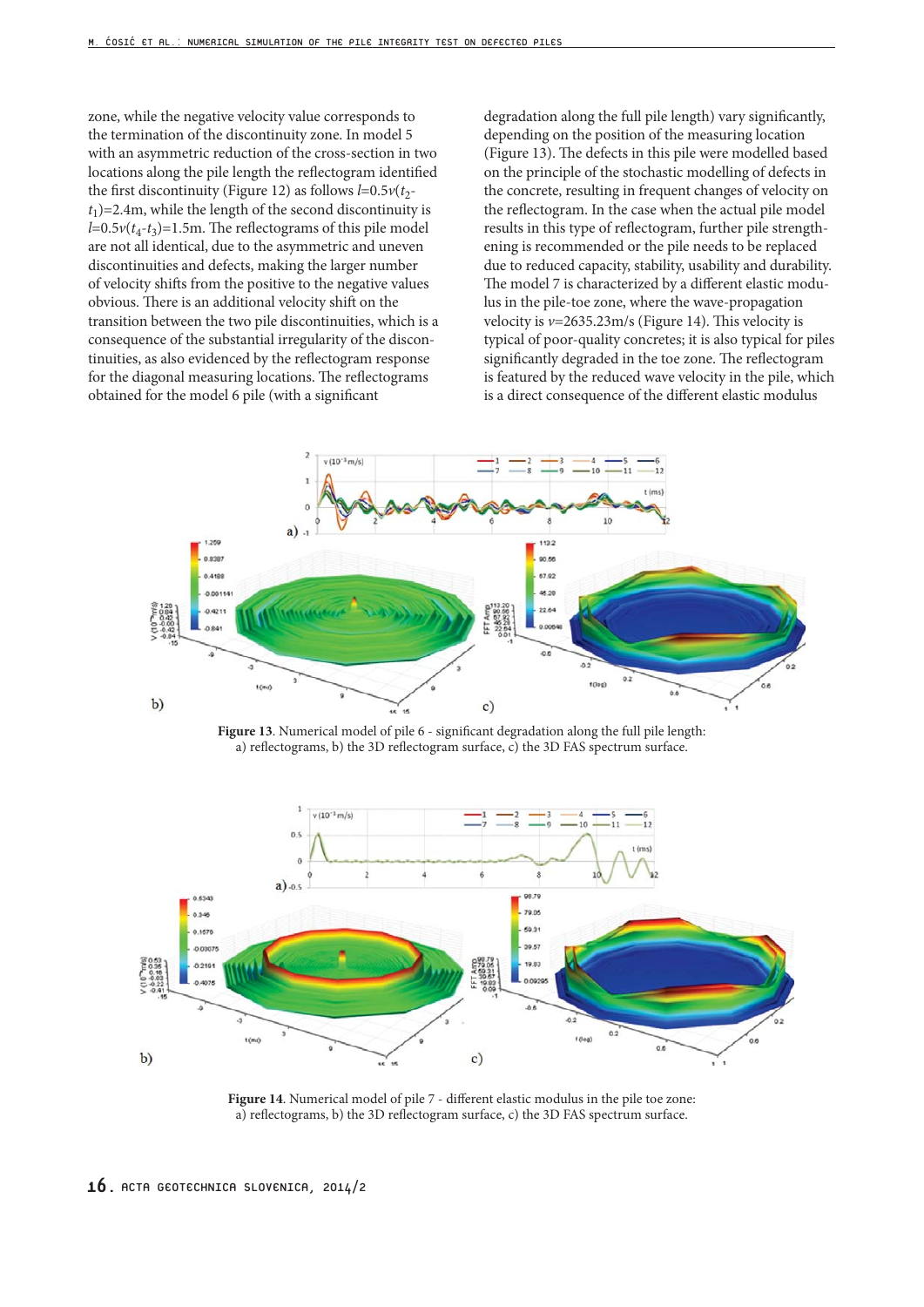

**Figure 15**. Numerical model of pile 8 - different elastic modulus and asymmetric reduction of cross-section in two locations along the pile length: a) reflectograms, b) the 3D reflectogram surface, c) the 3D FAS spectrum surface.



**Figure 16**. Reflectogram (left) and reflectograms obtained as the velocity difference  $\Delta v$  between the damaged  $v(t)$  and the healthy pile  $v(t)_0$  (right): a) no discontinuities and defects, b) pile-head defect, c) defect or reduced modulus of elasticity in the middle of the pile length, d) pile-base defect or reduced modulus of elasticity in the pile base zone, e) reduced modulus of elasticity in the pile head zone.

at this location. The zone of the reduction of the elastic modulus is initiated between lengths of 12.9 and 15m, where the reflectogram contains a change in the sign of the velocity. In model 8 with different elastic modulus and an asymmetric reduction of the cross-section in two locations along the pile length, there is a significant difference in the system response presented by the reflectograms (Figure 15). In the first part, up to the initiation of the reduction of the cross-section, the reflectograms are all identical, but along with the propagation of waves through the zone of discontinuity the nature of the response at the measuring locations is stochastic.

The typology of the reflectograms was conducted in order to facilitate the identification of the pile damage. Figure 16 shows the general reflectogram models (left) and the reflectograms obtained as the velocity differences  $\Delta v$  between the damaged  $v(t)$ <sup>d</sup> and healthy pile  $v(t)$ <sup>0</sup> (right): without discontinuities and defects (Figure 16a), pile-head defect (Figure 16b), defect or reduced modulus of elasticity in the middle of the pile length (Figure 16c), pile-base defect or reduced modulus of elasticity in the pile-base zone (Figure 16d), and reduced modulus of elasticity in the pile-head zone (Figure 16e).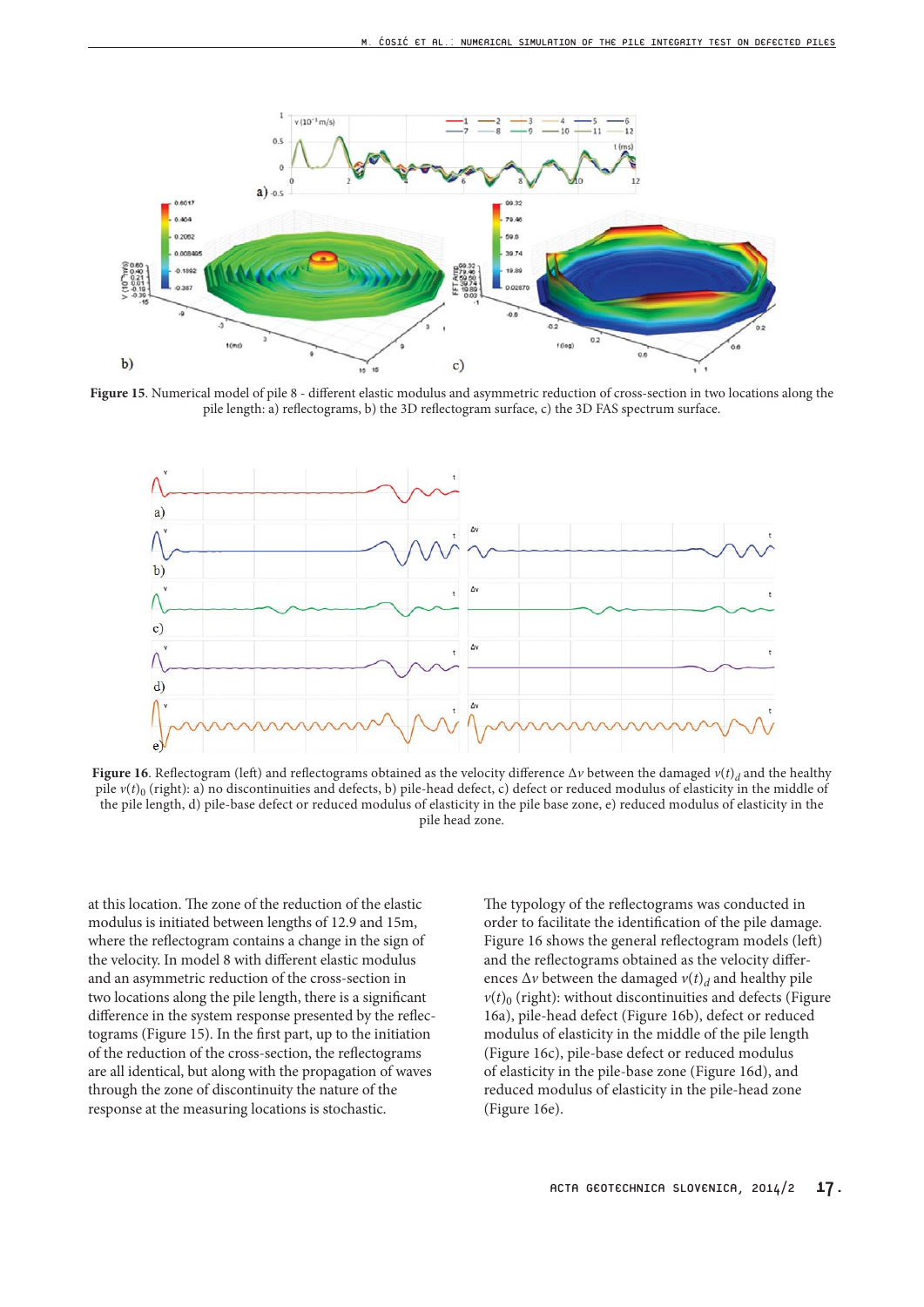# 7 SUMMARY AND CONCLUSIONS

This paper describes the development of discrete numerical 2D and 3D solid pile models with a discontinuity and defects to simulate the non-destructive testing using the pile integrity test (PIT). The pile discontinuity and defects were modelled by reducing the specific finite elements and using the staged degradation analysis (SDA). The effect of the degradation of the pile concrete quality is introduced through the reduction of the elastic modulus in specific zones. The wave-propagation response of the pile was analyzed based on a step-by-step numerical integration using the Hilber-Hughes-Taylor (HHT) method in the time domain. The concept of the system response analysis was originally formulated based on the integration of individual reflectograms into a reflectogram surface, which is generated in a 3D cylindrical coordinate system.

In addition to the pile without discontinuities and defects, seven different models of pile discontinuities and defects were considered: asymmetric pile toe, asymmetric pile-head defect, asymmetric reduction of crosssection in the middle of the pile length, asymmetric reduction of cross-section in two locations along the pile length, significantly degraded pile along its full length, different elastic modulus in the pile-toe zone and different elastic modulus and asymmetric reduction of the cross-section in two locations along the pile. Shifting in the response velocity on the reflectogram from positive to negative values indicates the locations of discontinuities and defects in the discrete 3D pile model, where there is a clear difference between the reflectograms depending on the position of the measuring locations.

The study defines the typological reflectogram models: without discontinuities and defects, pile-head defect, defect in the middle of the pile length or a reduced modulus of elasticity in the middle of the pile length, pile-base defect or a reduced modulus of elasticity in the pile-base zone, and a reduced modulus of elasticity in the pile-head zone. The identification of cracks in the pile is the next step in studying numerical simulations of the PIT.

#### ACKNOWLEDGEMENT

The research described in this paper was financially supported by the Ministry of Education and Sciences Republic of Serbia within the Project TR 36043. This support is gratefully acknowledged.

#### REFERENCES

- [1] Štrukelj, A., Pšunder, M., Vrecl-Kojc, H., Trauner, L. (2009). Prediction of the pile behaviour under dynamic loading using embedded strain sensor technology. Acta Geotechnica Slovenica 6, 65-77.
- [2] Trauner, L. (2012). The current state and trends in geotechnics. The 2<sup>nd</sup> International Scientific Meeting GTZ 2012, Tuzla, Bosnia and Herzegovina, 41-59.
- [3] Ding, X., Liu, H., Liu, J., Chen, Y. (2011). Wave propagation in a pipe pile for low-strain integrity testing. Journal for Engineering Mechanics 137, 9, 598-609.
- [4] Niederleithinger, E. (2006). Numerical simulation of non-destructive foundation pile tests. The 9<sup>th</sup> European Conference on NDT, Berlin, Germany.
- [5] Niederleithinger, E. (2008). Numerical simulation of low strain dynamic pile test. The 8<sup>th</sup> International Conference on the Application of Stress Wave Theory to Piles, Lisbon, Portugal, 315-320.
- [6] Zhang, C., Yang, S., Zhang, J., Xiao, N. (2010). The numerical simulation for the low strain dynamic integrity testing and its application in quality diagnosis of foundation pile. Journal of Xiamen University (Natural Science), Xiamen, China.
- [7] Warrington, D., Wynn, R. (2000). Comparison of numerical methods to closed form solution for wave equation analysis of piling, The 13<sup>th</sup> Annual Meeting of the Tennessee Section of the American Society of Civil Engineers, Smyrna, USA.
- [8] Holeyman, A. (1992). Technology of pile dynamic testing, in: F. Barends (ed.), Application of Stress-Wave Theory to Piles, Balkema, 195-215.
- [9] Ambrosini, D., Ezeberry, J. (2005). Long piles integrity trough impact echo technique. Mechanica Computational, Buenos Aires, Argentina, 651-669.
- [10] Middendorp, P. (2005). Method statement sonic integrity testing (pile integrity testing). Profound.
- [11] Thilakasiri, H. (2006). Interpretation of pile integrity test (PIT) results. Annual Transactions of IESL, 78-84.
- [12] Likins, G., Rausche, F. (2000). Recent advances and proper use of PDI low strain pile integrity testing, in: Niyama and Beim (eds.), Application of Stress-Wave Theory to Piles, Balkema, 211-218.
- [13] Rorabugh, C. (2011). Notes on digital signal processing - practical recipes for design. Analysis and Implementation, Prentice Hall, New York, USA.
- [14] Liao, S., Roesset, J. (1997). Dynamic response of intact piles to impulse loads. International Journal for Numerical and Analytical Methods in Geomechanics 21,4, 255-275.